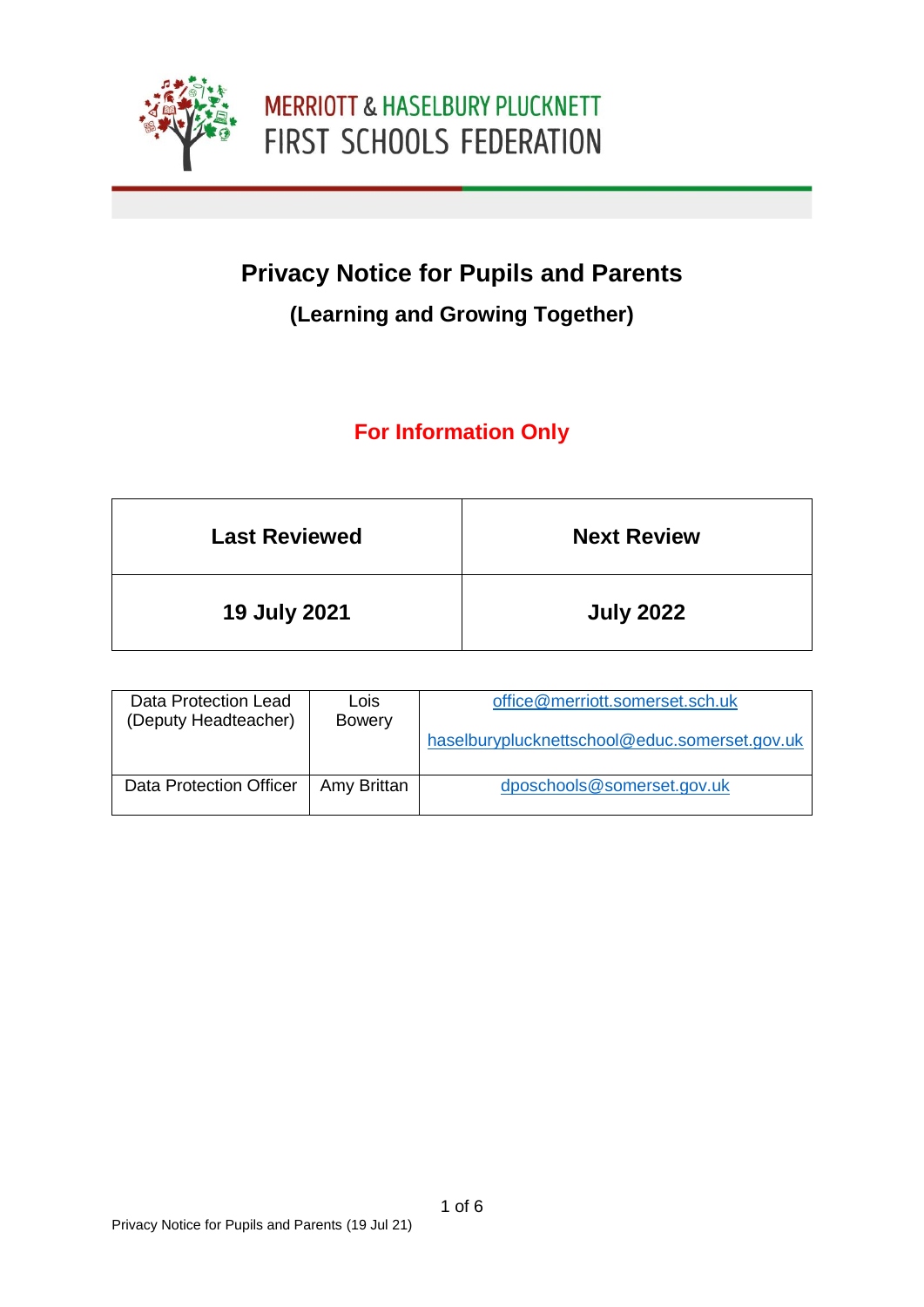

### **1. Privacy Notice (How we use Pupil and Parental Information)**

- a. Our school needs to use data on pupils in order to be able to keep you safe and deliver the best education possible. Only essential data is held, and we always follow law when we collect, use, store and share your data.
- b. You have a legal right to be informed about how our school uses any personal information we hold about you.
- c. This privacy notice explains how we collect, store and use personal data about you. We have updated this privacy notice with information about how we may share your data for 'test and trace' services to support public health.
- d. Merriott First School and Haselbury Plucknett First School, are the 'data controllers' for the purposes of the data protection law. Our data protection officer is the Deputy Headteacher, details shown above.

### **2. The personal data we hold on you**

- a. We hold some personal information about you to make sure you can learn and look after you at school.
- b. For the same reasons, we get information about you from some other places too like other schools, the local council and the government.
- c. This information includes but is not limited to:
	- i) Your contact details.
	- ii) Assessments of your work.
	- iii) Your attendance records.
	- iv) Your characteristics, such as your ethnic background or any special educational needs
	- v) Any medical conditions you have.
	- vi) Details of any behaviour issues or exclusions.
	- vii) Photographs.
	- viii) Details of where you go when you leave us after year 4.
	- ix) CCTV images.
	- xii) Biometric Data (from your thumbprint) where consent has been given.

**3. The Personal Data we hold on your Parents.** We hold some personal information about your parents to make sure we can help you learn and look after you at school.

- a. These include:
	- i) Contact Details.
	- ii) Some limited information about your parents if you have a safeguarding folder.

#### **4. Why we use this data**

- a. We use this data to help run the school, including to:
	- i) Get in touch with you and your parents when we need to.
	- ii) Check how you're doing in all subjects and work out whether you or your teachers need any extra help.
	- iii) Track how well the school as a whole is performing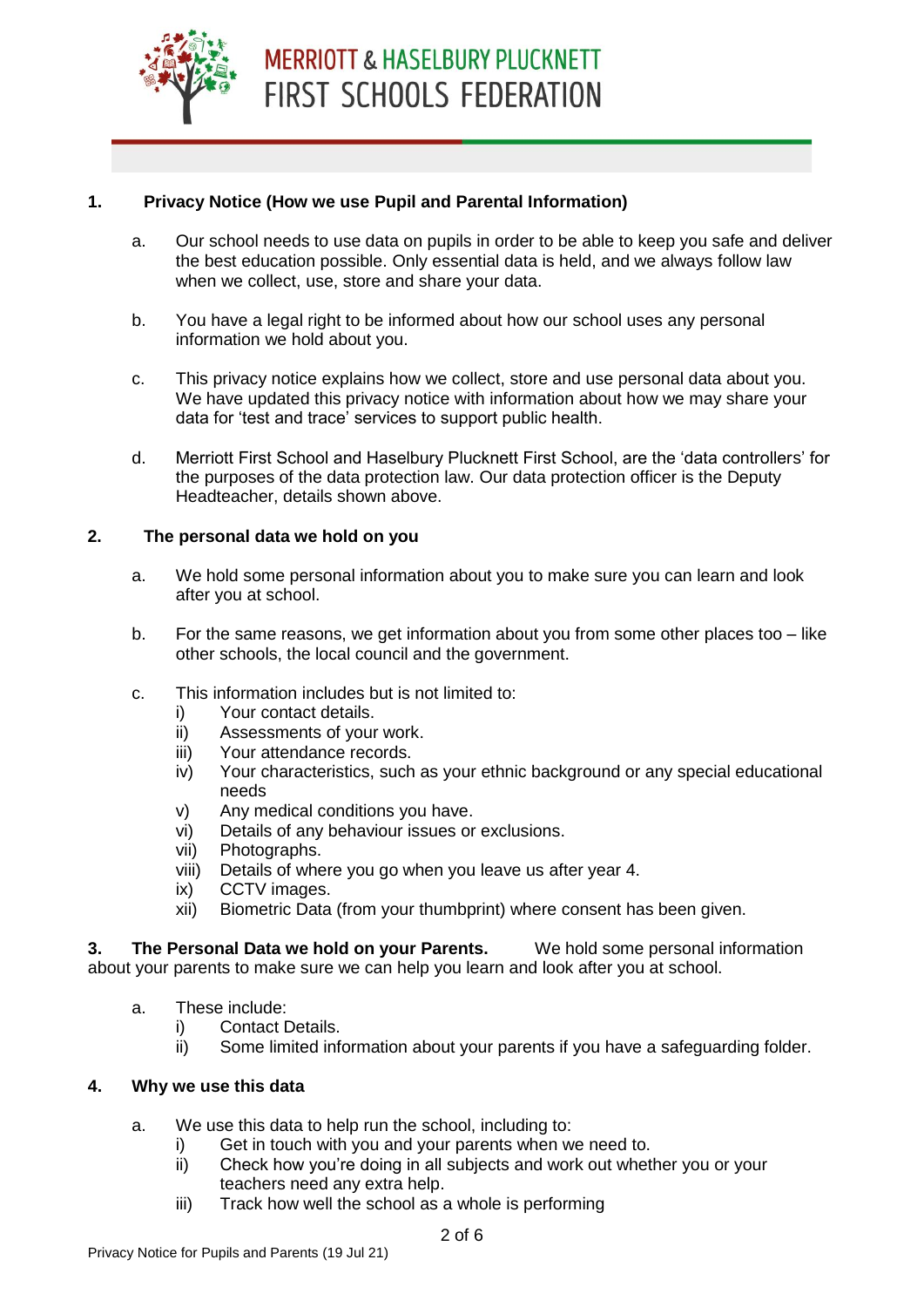

iv) Look after your wellbeing.

# **5. Our legal basis for using this data**

- a. We need to comply with the law (Article 6(1)(c) of UK GDPR).
- b. We need to use it to carry out a task in the public interest (in order to provide you with an education) (Article 6(1)(e) of UK GDPR).
- c. Sometimes, the school may also use your personal information where:
	- i) You, or your parents / carers have given us permission to use it in a certain way (Article 6(1)(a) of UK GDPR).
	- ii) We need to protect your interests (or someone else's interest) e.g. a life or death situation (Article 6(1)(d) of UK GDPR).
- d. We may also collect and use information about your health or other protected characteristics such as your religion or ethnicity. These are special categories of personal information, and we will only collect and use it when it is necessary for public health, e.g. protecting against serious threats to health. The legal basis here is *Article 9(2)(i) of UK GDPR.*
- e. Public Health England also has special permission from the Secretary of State for Health and Social Care to use personally identifiable information without your permission where this is in the public interest. This is known as 'Section 251' approval and includes the use of the information collected by NHS Test and Trace to help protect the public from coronavirus. The part of the law that applies here is Section 251 of the National Health Service Act 2006 and the associated Health Service (Control of Patient Information) Regulations 2002.
- f. Where we have got permission to use your data, you or your parents / carers may withdraw this at any time. We will make this clear when we ask for permission and explain how to go about withdrawing consent.
- g. Some of the reasons listed above for collecting and using your information overlap, and there may be several grounds which mean we can use your data.

**6. Collecting this information** While in most cases you, or your parents / carers, must provide the personal information we need to collect, there are some occasions when you can choose whether or not to provide the data. We will always tell you if it's optional. If you must provide the data, we will explain what might happen if you don't.

#### **7. Data sharing**

a. We do not share personal information about you with anyone outside the school without permission from you or your parents / carers, unless the law and our policies allow us to do so.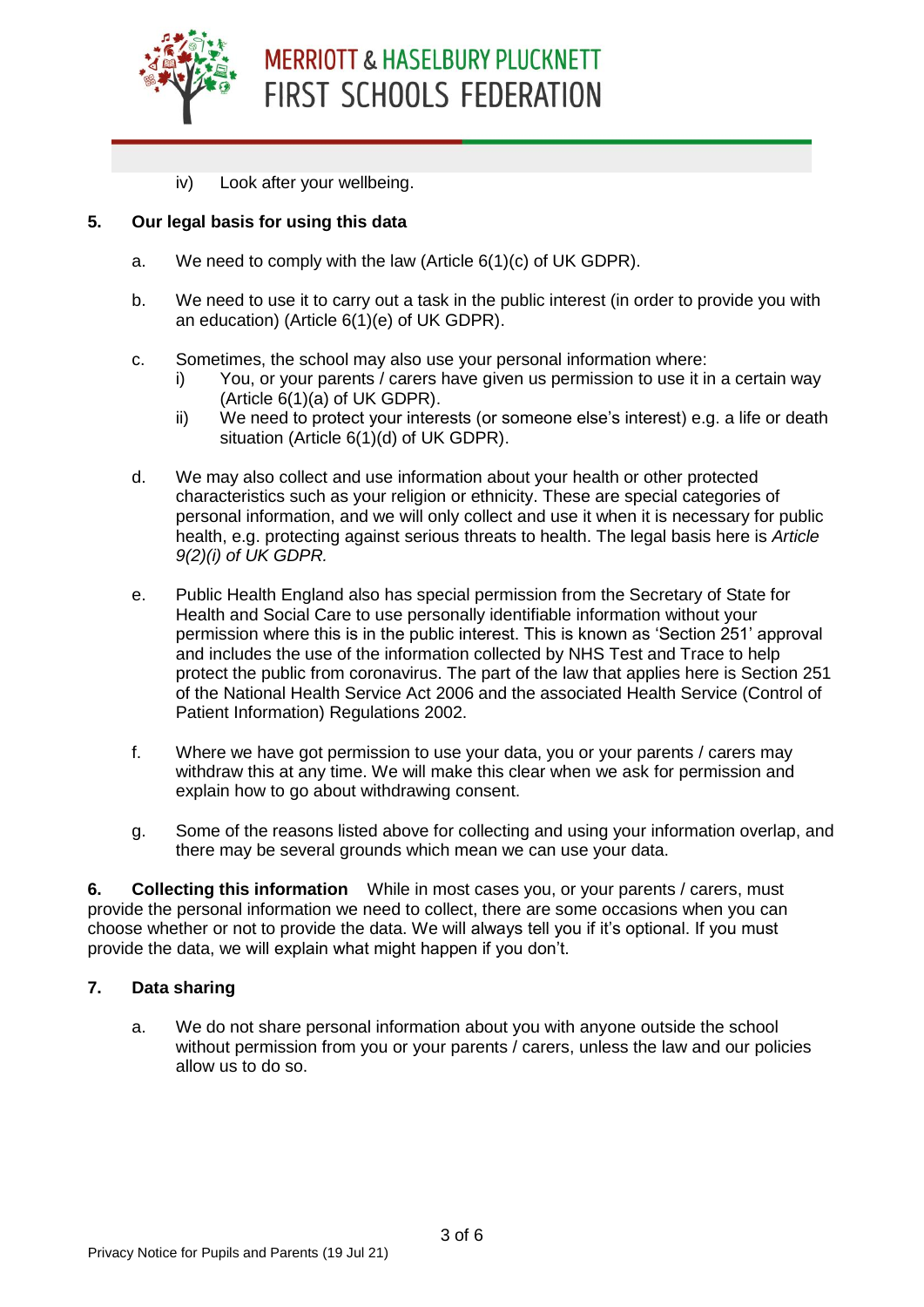

b. Where it is legally required, or necessary for another reason allowed under data protection law, we may share personal information about you with:

| Who We Share With                                            | <b>Why We Share</b>                                                                                                     |
|--------------------------------------------------------------|-------------------------------------------------------------------------------------------------------------------------|
| Our local authority                                          | To meet our legal duties to share certain information with it, such as<br>concerns about pupils' safety and exclusions. |
| The Department for<br>Education (DfE)                        | We have to do this by law. This data sharing underpins school funding<br>and educational policy.                        |
| Your family and<br>representatives                           | To ensure that they know how you are doing and to protect your<br>welfare.                                              |
| Police forces, courts,<br>tribunals and security<br>services | As we are required to by law                                                                                            |
| Educators and<br>examining bodies                            | To ensure that you are entered for exams and your results are<br>recorded                                               |
| Health and social welfare<br>organisations                   | Such as the school nurse and the Education Welfare Officer to help<br>look after your health and wellbeing              |
| Our payment service<br>providers                             | So that you can pay for trips, resources and activities.                                                                |
| Providers of electronic<br>learning resources                | To allow you to use their resources in class and at home                                                                |

**8. International transfers of personal data** We have audited where we store all the personal data processed in school and by third party services. If a third-party service stores data in the EU or US, we have ensured that safeguards such as standard contractual clauses are in place to allow the safe flow of data to and from the school.

**9. How we store this data** We will keep personal information about you while you are a pupil at our school. We may also keep it after you have left the school, where we are required to by law. Our r[e](http://irms.org.uk/?page=schoolstoolkit&terms=%22toolkit+and+schools%22)cord retention schedule/records management policy is based on the Information and [Records](http://irms.org.uk/?page=schoolstoolkit&terms=%22toolkit+and+schools%22) [Management Society's toolkit for schools](http://irms.org.uk/?page=schoolstoolkit&terms=%22toolkit+and+schools%22) and sets out how long we keep information about pupils.

# **10. National Pupil Database**

- a. We are required to provide information about you to the Department for Education (a government department) as part of data collections such as the school census.
- b. Some of this information is then stored in the [National Pupil Database,](https://www.gov.uk/government/publications/national-pupil-database-user-guide-and-supporting-information) which is managed by the Department for Education and provides evidence on how schools are performing. This, in turn, supports research.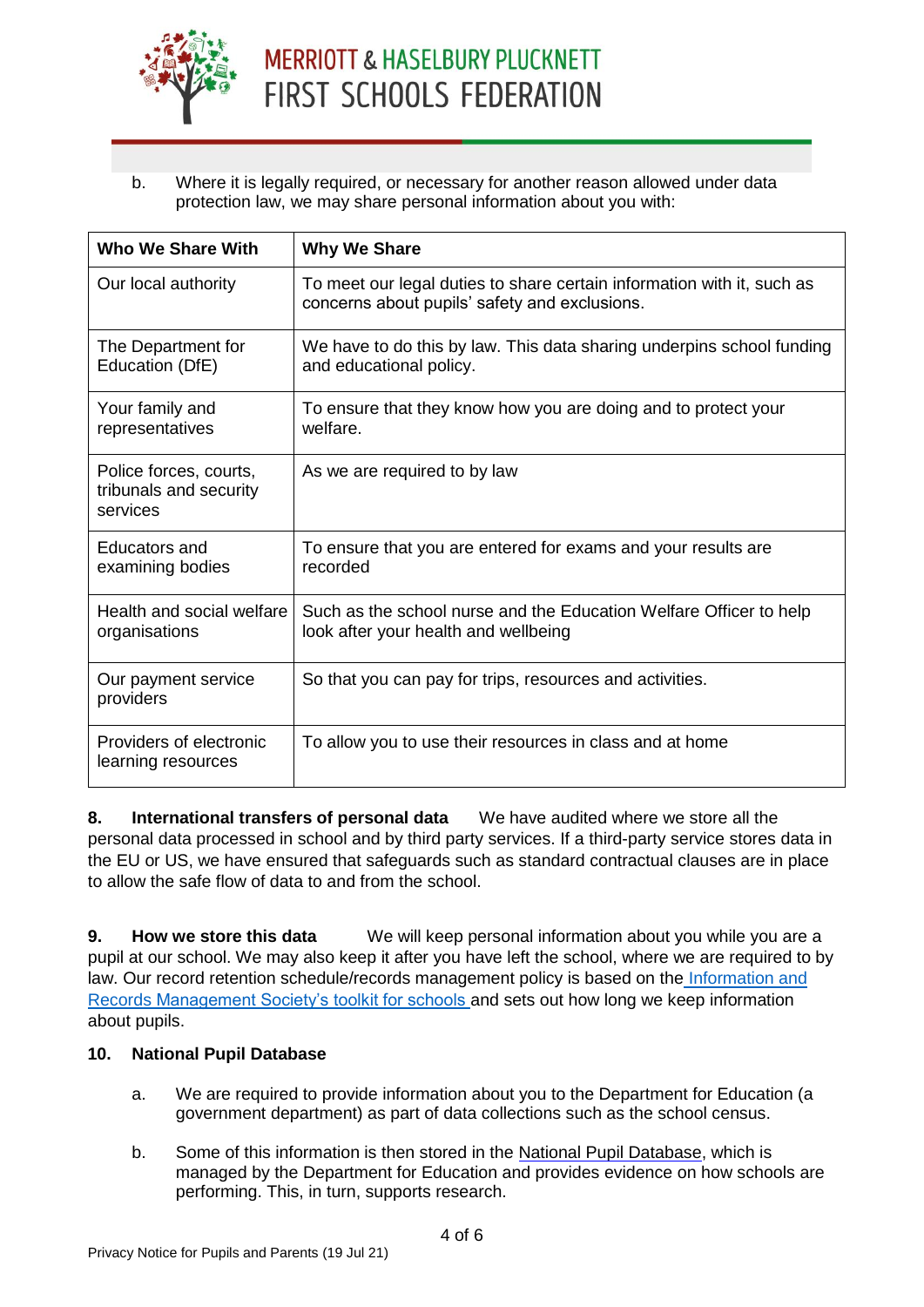

- c. It is held in electronic format for statistical purposes. This information is securely collected from a range of sources including schools, local authorities and awarding bodies.
- d. To find out more about the NPD, go to [https://www.gov.uk/government/publications/national-pupil-database-user-guide-and](https://www.gov.uk/government/publications/national-pupil-database-user-guide-and-supporting-information)[supporting-information](https://www.gov.uk/government/publications/national-pupil-database-user-guide-and-supporting-information)

### **11. Sharing by the Department for Education (DfE)**

- a. The law allows the Department to share pupils' personal data with certain third parties, including:
	- i) schools and local authorities
	- ii) researchers
	- iii) organisations connected with promoting the education or wellbeing of children in England
	- iv) other government departments and agencies
	- v) organisations fighting or identifying crime
- b. For more information about the Department's NPD data sharing process, please visit: <https://www.gov.uk/data-protection-how-we-collect-and-share-research-data>
- c. Organisations fighting or identifying crime may use their legal powers to contact the DfE to request access to individual level information relevant to detecting that crime. Whilst numbers fluctuate slightly over time, the DfE typically supplies data on around 600 pupils per year to the Home Office and roughly 1 per year to the Police.
- d. For information about which organisations the Department has provided pupil information, (and for which project) or to access a monthly breakdown of data share volumes with Home Office and the Police please visit the following website: <https://www.gov.uk/government/publications/dfe-external-data-shares>

# **Your rights**

#### **12. How to access personal information we hold about you**

- a. You can find out if we hold any personal information about you, and how we use it, by making a **'subject access request'**, as long as we judge that you can properly understand your rights and what they mean.
- b. If we do hold information about you, we will:
	- i) Give you a description of it.
	- ii) Tell you why it is holding and using it, and how long it will keep it for.
	- iii) Explain where we got it from, if not from you or your parents.
	- iv) Tell you who it has been, or will be, shared with.
	- v) Let you know if we are using your data to make any automated decisions (decisions being taken by a computer or machine, rather than by a person)
	- vi) Give you a copy of the information
- c. You may also ask us to send your personal information to another organisation electronically in certain circumstances.
- d. If you want to make a request, please contact our data protection officer.